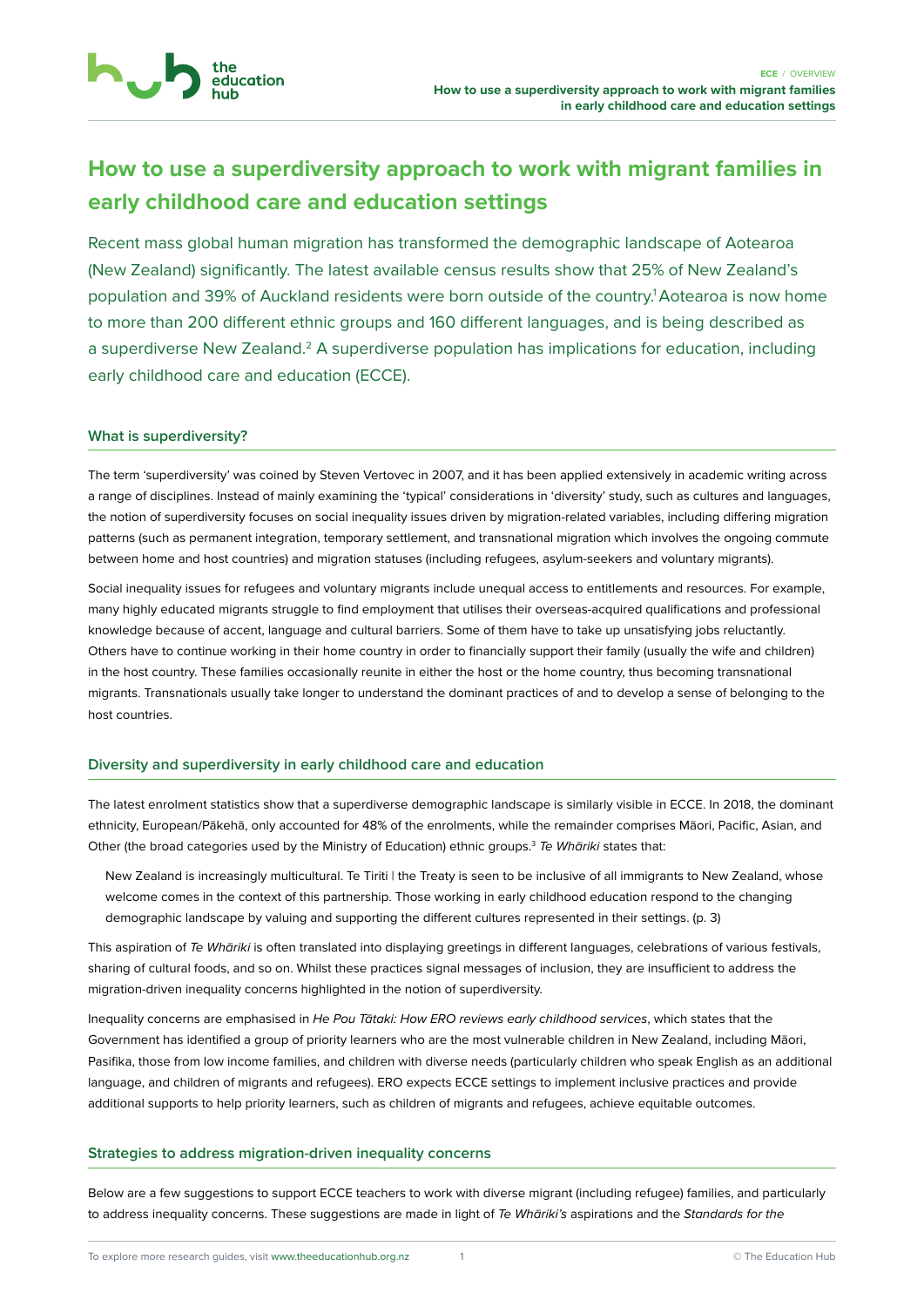Teaching Profession required by the Education Council Aotearoa New Zealand. Since each ECCE setting is different, teachers may need to build on the suggestions in order to develop context-relevant strategies.

education

Recognise that complex inequalities exist. Build relationships and work in partnership with migrant families to understand and address their aspirations and concerns. Intentionally initiate dialogues. If there is a language barrier, request the support of family or community members who speak English to provide translation. Consult and collaborate with families and community support services in adjusting or developing policies and routines that alleviate migrant families' concerns and address their aspirations.

Create an inclusive environment that celebrates and normalises diversities and differences. Embrace home cultures and languages in ECCE settings. Seek support from families to collect (ideas for) resources that reflect their cultures and languages. Resources include, but are not limited to, books, songs, music, cultural artefacts, visual displays, food, and traditional clothing.

Organise social functions to give diverse families opportunities to get to know more about each other. Most migrant families have a limited social network because they are new to New Zealand, and they yearn for social interactions. Social events also help to minimise unknowns and support the normalisation and acceptance of differences.

Avoid un/intentional biased and exclusive language. Remind children that no one (group) is superior to another, and encourage them to respect differences and to be inclusive. Challenge children's use of exclusive comments such as 'you can't play with us (or you can't come to my birthday party) because you don't speak English'.

Support children of migrant families to develop English language ability and to understand New Zealand culture. Most migrant families want their children to integrate into the majority culture and become proficient in English while maintaining their heritages. Speak slowly, and use simple English, body language and visual aids when communicating with these children. Buddy them with local English-speaking children.

A superdiverse population has brought unknowns and uncertainties to ECCE settings, but it has also brought huge potential for cultural exchange and reciprocal learning. Applying a superdiversity approach to work with migrant families involves embracing diversities and differences, and enacting responsive, inclusive and equitable pedagogies. For more strategies on working with recently immigrated families and families from diverse cultures, see our other resources on culturally responsive pedagogies in ECCE.

Prepared for The Education Hub by Dr Angel Chan

#### **References**

Butcher, A., Spoonley, P., & Trlin, A. (2006). Being accepted: The experience of discrimination and social exclusion by immigrants and refugees in New Zealand. Palmerston North, New Zealand: Massey University.

Chan, A., & Spoonley, P. (2017). The politics and construction of identity and childhood: Chinese immigrant families in New Zealand. Global Studies of Childhood, 7(1), 17-28. doi: 10.1177/2043610617694730

Education Council Aotearoa New Zealand. Our Code, our standards: Code of professional responsibility and standards for the teaching profession. *[https://educationcouncil.org.nz/sites/default/files/Our%20Code%20Our%20Standards%20web%20](https://educationcouncil.org.nz/sites/default/files/Our%20Code%20Our%20Standards%20web%20booklet%20FINAL.pdf) [booklet%20FINAL.pdf](https://educationcouncil.org.nz/sites/default/files/Our%20Code%20Our%20Standards%20web%20booklet%20FINAL.pdf)*

Education Review Office. (2013). He Pou Tātaki: How ERO reviews early childhood services. Wellington, New Zealand: Education Review Office. *<https://www.ero.govt.nz/assets/Uploads/He-Pou-Tataki-July-2014.pdf>*

Ministry of Education. (2017). Te Whāriki. He whāriki mātauranga mō ngā mokopuna o Aotearoa. Early childhood curriculum. *<https://education.govt.nz/assets/Documents/Early-Childhood/ELS-Te-Whariki-Early-Childhood-Curriculum-ENG-Web.pdf>*

Royal Society of New Zealand/Te Aparangi. (2013). Languages in Aotearoa New Zealand. *[http://www.royalsociety.org.nz/expert](http://www.royalsociety.org.nz/expert-advice/information-papers/yr2013/languages-in-aotearoa-new-zealand/)[advice/information-papers/yr2013/languages-in-aotearoa-new-zealand/](http://www.royalsociety.org.nz/expert-advice/information-papers/yr2013/languages-in-aotearoa-new-zealand/)*

Vertovec S. (2019) Talking around super-diversity. Ethnic and Racial Studies 42: 125-139.